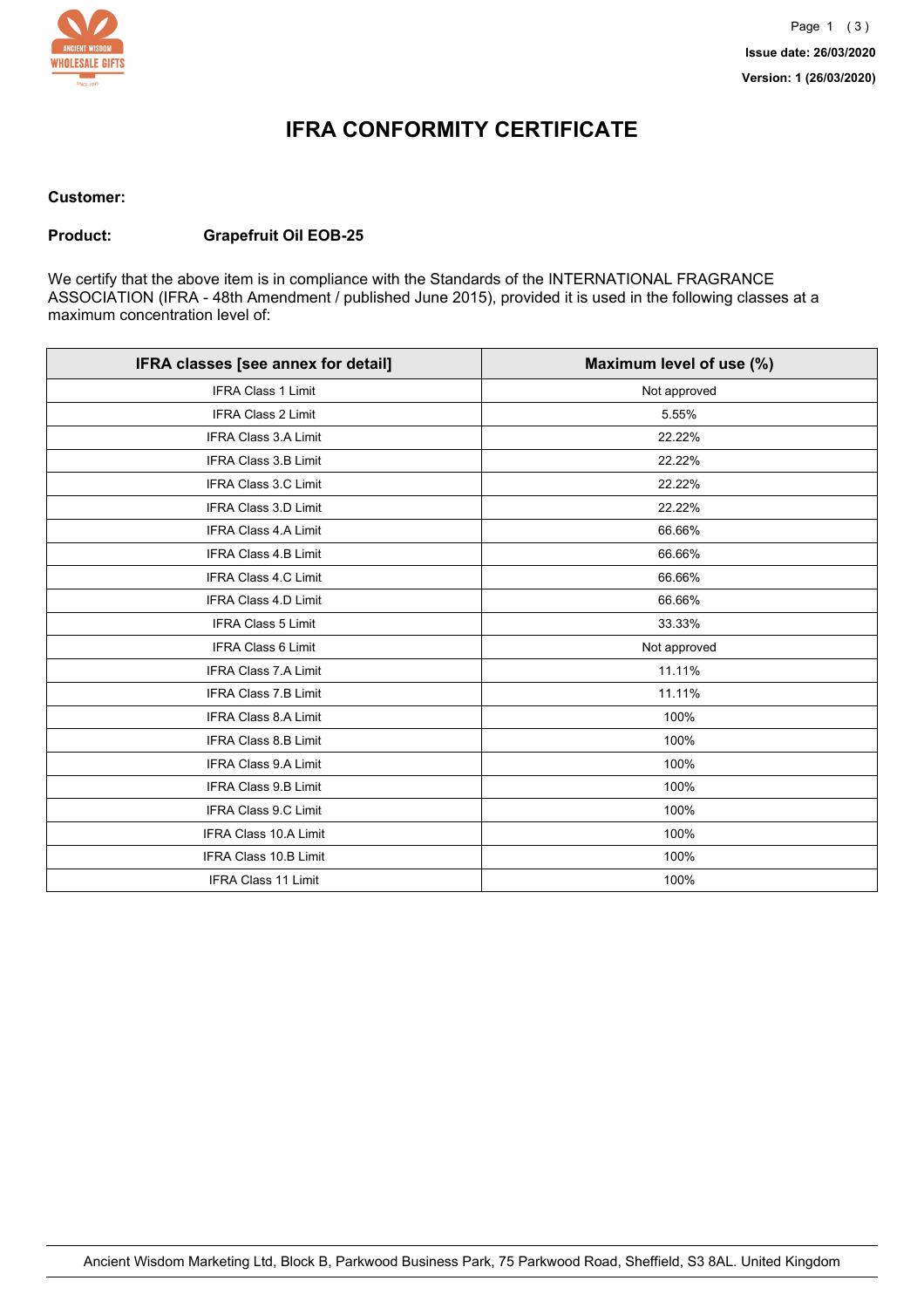

### **IFRA CONFORMITY CERTIFICATE**

For other kinds of application or use at higher concentration levels, a new evaluation may be needed; please contact Ancient Wisdom Ltd.

The IFRA Standards regarding use restrictions are based on safety assessments by the Panel of Experts of the RESEARCH INSTITUTE FOR FRAGRANCE MATERIALS (RIFM) and are enforced by the IFRA Scientific Committee.

Evaluation of individual Fragrance ingredients is made according to the safety standards contained in the relevant section of the IFRA Code of Practice.

It is the ultimate responsibility of our customer to ensure the safety of the final product (containing this fragrance) by further testing if need be.

**Regulatory Affairs Department**